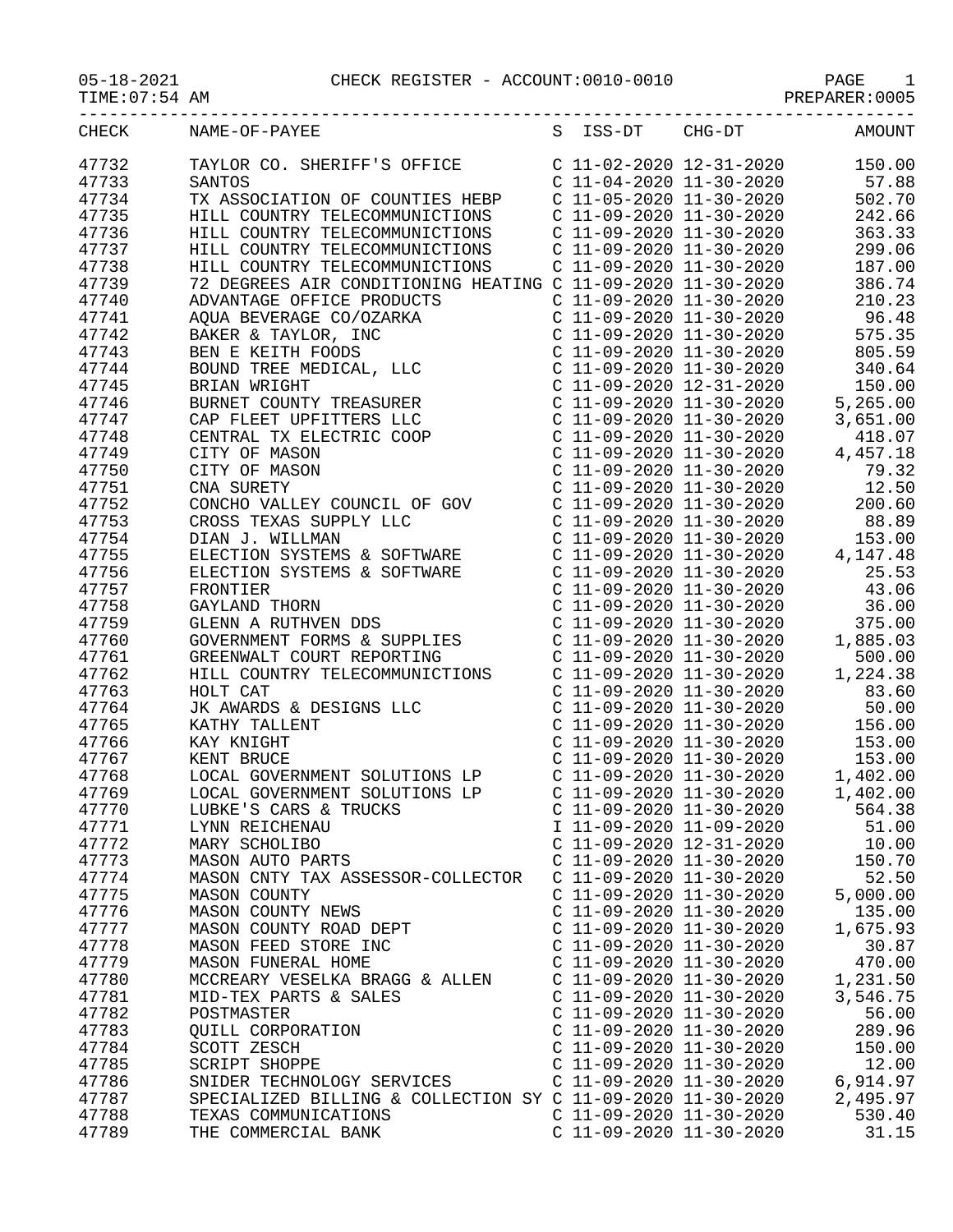## 05-18-2021 CHECK REGISTER - ACCOUNT:0010-0010 PAGE 2

PREPARER:0005

|       | CHECK NAME-OF-PAYEE             |                           | S ISS-DT CHG-DT AMOUNT |
|-------|---------------------------------|---------------------------|------------------------|
| 47790 |                                 |                           |                        |
| 47791 |                                 |                           |                        |
| 47792 |                                 |                           |                        |
| 47793 |                                 |                           |                        |
| 47794 |                                 |                           |                        |
| 47795 |                                 |                           |                        |
| 47796 |                                 |                           |                        |
| 47797 |                                 |                           |                        |
| 47798 |                                 |                           |                        |
| 47799 |                                 |                           |                        |
| 47800 |                                 |                           |                        |
| 47801 |                                 |                           |                        |
| 47802 |                                 |                           |                        |
| 47803 |                                 |                           |                        |
| 47804 |                                 |                           |                        |
| 47805 |                                 |                           |                        |
| 47806 |                                 |                           |                        |
| 47807 |                                 |                           |                        |
| 47808 |                                 |                           |                        |
| 47809 |                                 |                           |                        |
| 47810 |                                 |                           |                        |
| 47811 |                                 |                           |                        |
| 47812 |                                 |                           |                        |
| 47813 |                                 |                           |                        |
| 47814 |                                 |                           |                        |
| 47815 |                                 |                           |                        |
| 47816 |                                 |                           |                        |
| 47817 |                                 |                           |                        |
| 47818 |                                 |                           |                        |
| 47819 |                                 |                           |                        |
| 47820 |                                 |                           |                        |
| 47821 |                                 |                           |                        |
| 47822 |                                 |                           |                        |
| 47823 |                                 |                           |                        |
| 47824 |                                 |                           |                        |
| 47825 |                                 |                           |                        |
| 47826 |                                 |                           |                        |
| 47827 |                                 |                           |                        |
| 47828 | PAM BEAM                        | $C$ 11-23-2020 11-30-2020 | 260.00                 |
| 47829 | PARTS PLUS                      | C 11-23-2020 12-31-2020   | 8,077.69               |
| 47830 | PARTS PLUS                      | C 11-23-2020 12-31-2020   | 126.91                 |
| 47831 | SAYLES PEST CONTROL             | $C$ 11-23-2020 12-31-2020 | 750.00                 |
| 47832 | SCOTT MERRIMAN                  | C 11-23-2020 12-31-2020   | 311.02                 |
| 47833 | SMITH MUNICIPAL SUPPLIES        | $C$ 11-23-2020 12-31-2020 | 672.88                 |
| 47834 | STROEHER & SON, INC.            | $C$ 11-23-2020 12-31-2020 | 4,265.25               |
| 47835 | TEXAS WORKFORCE COMMISSION      | $C$ 11-23-2020 12-31-2020 | 662.00                 |
| 47836 | THE HON. JOHN A. HUTCHINSON III | $C$ 11-23-2020 12-31-2020 | 1,001.50               |
| 47837 | TIFCO INDUSTRIES                | C 11-23-2020 12-31-2020   | 259.36                 |
| 47838 | <b>USOXO</b>                    | C 11-23-2020 12-31-2020   | 163.14                 |
| 47839 | WILLOW CREEK CAFE               | $C$ 11-23-2020 12-31-2020 | 2,445.00               |
| 47840 | XEROX CORPORATION               | $C$ 11-23-2020 11-30-2020 | 293.03                 |
| 47841 | ZESCH & PICKETT                 | $C$ 11-23-2020 12-31-2020 | 335.00                 |
| 47842 | ZESCH & PICKETT                 | $C$ 11-23-2020 12-31-2020 | 500.00                 |
| 47843 | PAYROLL CLEARING ACCOUNT        | C 11-25-2020 11-30-2020   | 128,965.21             |
| 47844 | ELI CASTILLO                    | C 11-30-2020 12-31-2020   | 360.00                 |